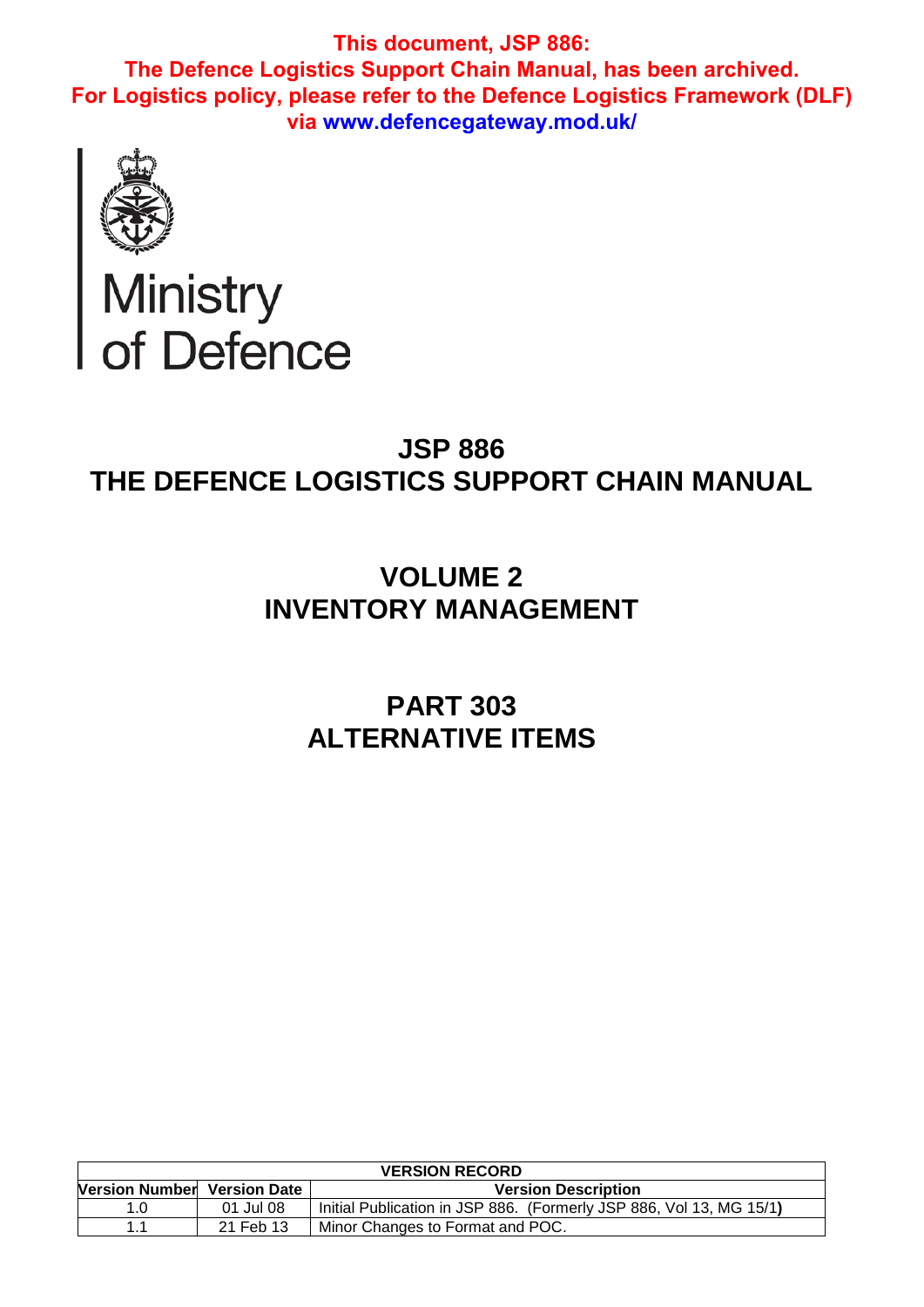List of Contents: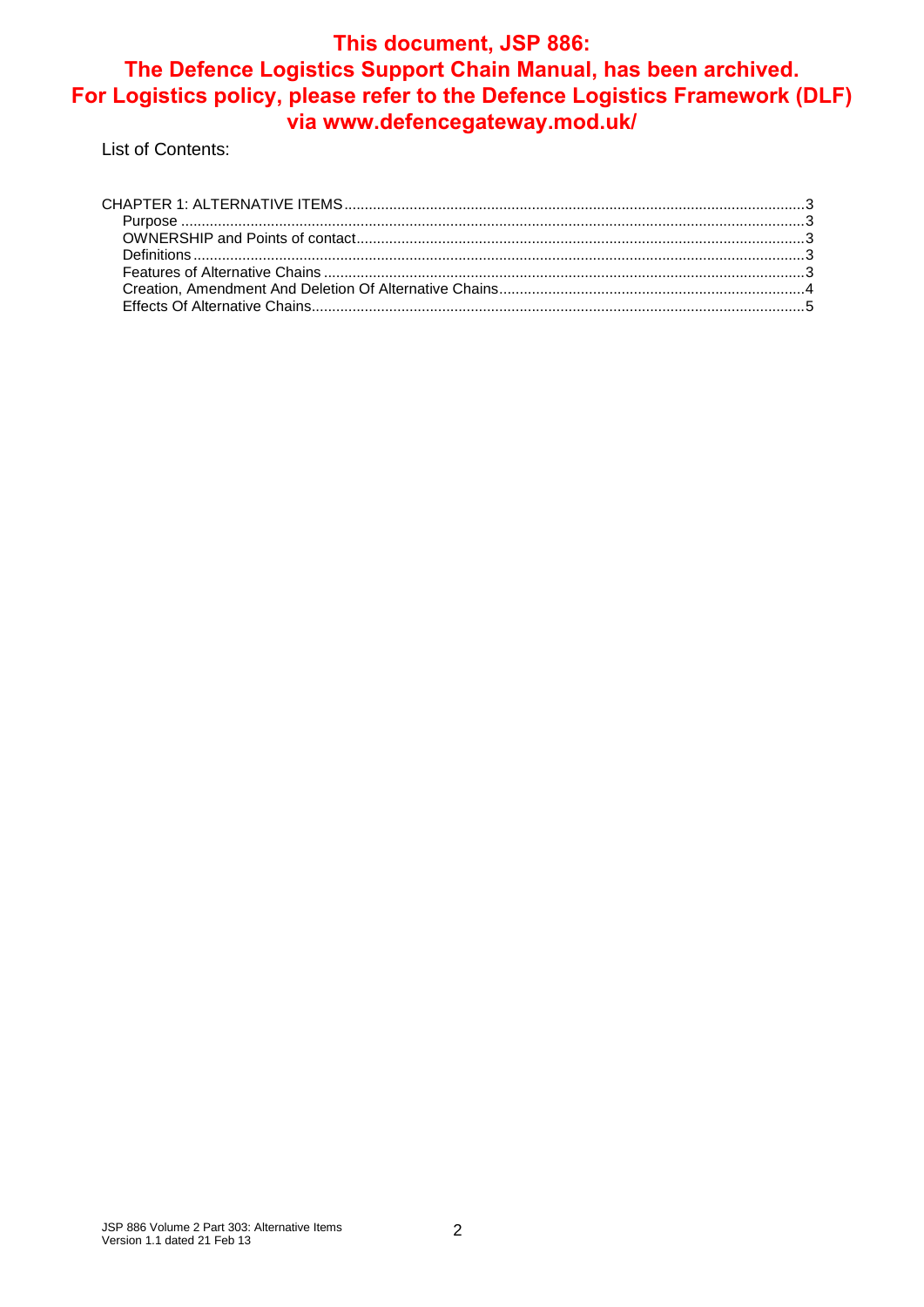## **This document, JSP 886:**

# **The Defence Logistics Support Chain Manual, has been archived. For Logistics policy, please refer to the Defence Logistics Framework (DLF) via www.defencegateway.mod.uk/**

## **CHAPTER 1: ALTERNATIVE ITEMS**

#### **PURPOSE**

1. The purpose of this leaflet is to define 'Alternative' items. These are pieces of equipment which may, with or without restriction, be used instead of another item. These items are normally linked together using Alternative Chains. Individual items may be identified as either Unconditional or Conditional Alternatives.

#### **OWNERSHIP AND POINTS OF CONTACT**

- 2. The policy for Direct Supply Schemes is sponsored by DES JSC SCM-SCPol-Conv2.
	- a. The Sponsor contact details, for questions regarding technical content are:

DESJSCSCM-SCPol-Conv2 Tel: Mil: 9679 Ext 81381. Civ: 030679 81381.

b. For questions regarding presentation and accessability of this document contact the Document Editor:

DES JSC SCM-SCPol Editorial Team Tel: Mil: 9679 Ext 80953. Civ: 030 679 80953.

#### **DEFINITIONS**

3. **Alternative Chain.** An alternative chain is a method of grouping together alternative items to facilitate provisioning, satisfaction of demands and the recording of consumption.

4. **Unconditional Alternative.** An Unconditional alternative is an item which, without reservation, can be used in all circumstances instead of another item.

5. **Conditional Alternative.** A Conditional alternative is an item which may not be suitable for use in every circumstance instead of another item. Conditional alternatives will be used in the following cases:

a. Where items are not fully interchangeable for technical reasons.

b. Where items cannot, for reasons of processing, be regarded as unconditional alternatives. In order to be treated as unconditional alternatives, items must have the same Domestic Management Code and Denomination of Quantity. If this is not possible, items must be nominated as conditional alternatives.

#### **FEATURES OF ALTERNATIVE CHAINS**

6. Items within alternative chains are linked together by allocation of alternative codes. The code indicates whether the item is an unconditional or a conditional alternative and the relationship with other items in the chain. Details of the range of alternative codes and their meanings are available on SMTN Help Screens.

7. System processing will permit the linking together of up to 99 items by an alternative chain, although any individual item cannot belong to more than one chain. It is in order to use combinations of unconditional alternatives in the same chain, but each item can use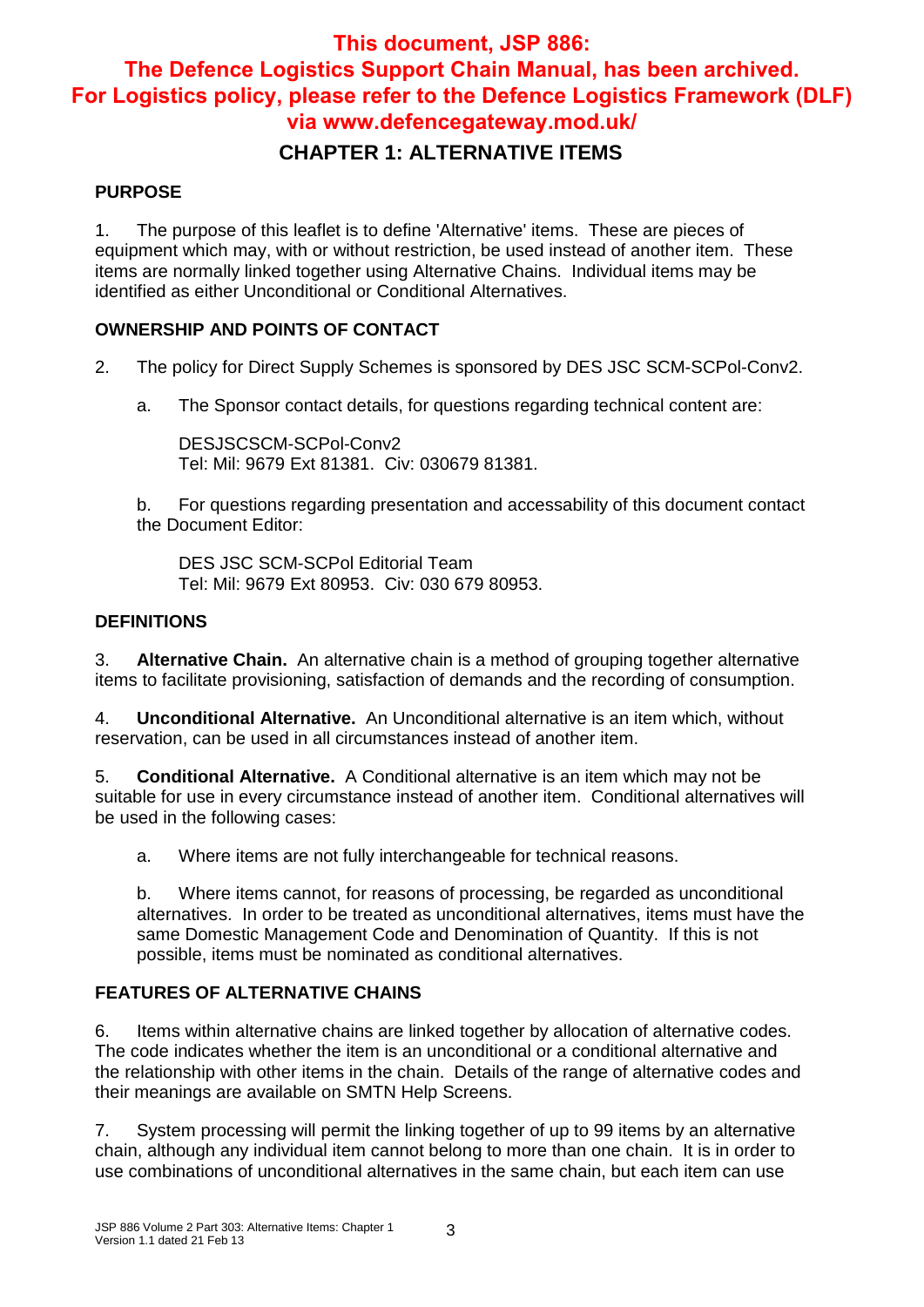only one alternative code. Furthermore, there are restrictions on the combinations of unconditional alternative codes which can be used on the same chain; these are detailed at Annex A.

#### **CREATION, AMENDMENT AND DELETION OF ALTERNATIVE CHAINS**

8. The Range Manager must obtain written authority from the EA and DA (if appropriate) for the creation or amendment of an alternative chain, by ensuring SM Form181 or local form based on SM Form 181 is fully completed and duly authorized. The change should be recorded in a central register to be held within the Branch, which should be cross-referred to the completed form. SM Form 181 becomes an auditable document when completed and should be retained within the SMB for the life of the equipment.

9. SA Supply Staff are responsible for creation of alternative chains on the Central System. The appropriate alternative code must be allocated to each item in the chain, depending on its relationship with other items. Alternative chains are created by Transaction Code CAZ and items which are unconditional alternatives must have the same DMC/NSC, Class of Store, Degree of Control Code, Denomination of Quantity and PAF Code.

10. SA staffs are also responsible for maintaining the accuracy of alternative chains. The nature of relationships between items may change or new items may be added to the chain. When creating or amending superseded chains (headed by an Alternative Code 1 or 2 item), items in the chain must be listed in descending order of preference in order to eliminate the oldest items first. Additionally when creating a mixed superseded / replacement chain containing alternative Codes 1, 3 and 5, the Code 5 item must be listed before the Code 3 items but the least preferred Code 3 item must be the replacement for the Code 5 item.

11. Transaction Code AAZ is to be used to amend an alternative chain, unless the amendment involves a change to the preferred item, when Transaction Code AAP should be used. Processing of Transaction Code AAZ involves a complete reconstruction of the chain and it is important to ensure that each item is allocated its correct position in a superseded chain. When a new preferred item is nominated by Transaction Code AAP, the item which was formerly preferred will be relegated to next preferred status and its alternative code will be amended accordingly.

12. As item records become dead, they should be removed from alternative chains. Individual items, other than the preferred item, must be deleted using Transaction Code XAP. The relative position of other items in the chain will then be adjusted accordingly. Transaction Code XAZ is used to delete the preferred item from a superseded chain and this Code is also used to delete a complete chain should the need arise.

13. It is important to note that item records must not be deleted from the Central System, if they are members of alternative chains. Processing will prevent the deletion of any unconditional alternative, but there is no similar check to prevent the deletion of conditional alternatives. Before deleting any item record, a check must be made to establish whether the item is included in an alternative chain. If it is, the chain must be amended to remove the item concerned.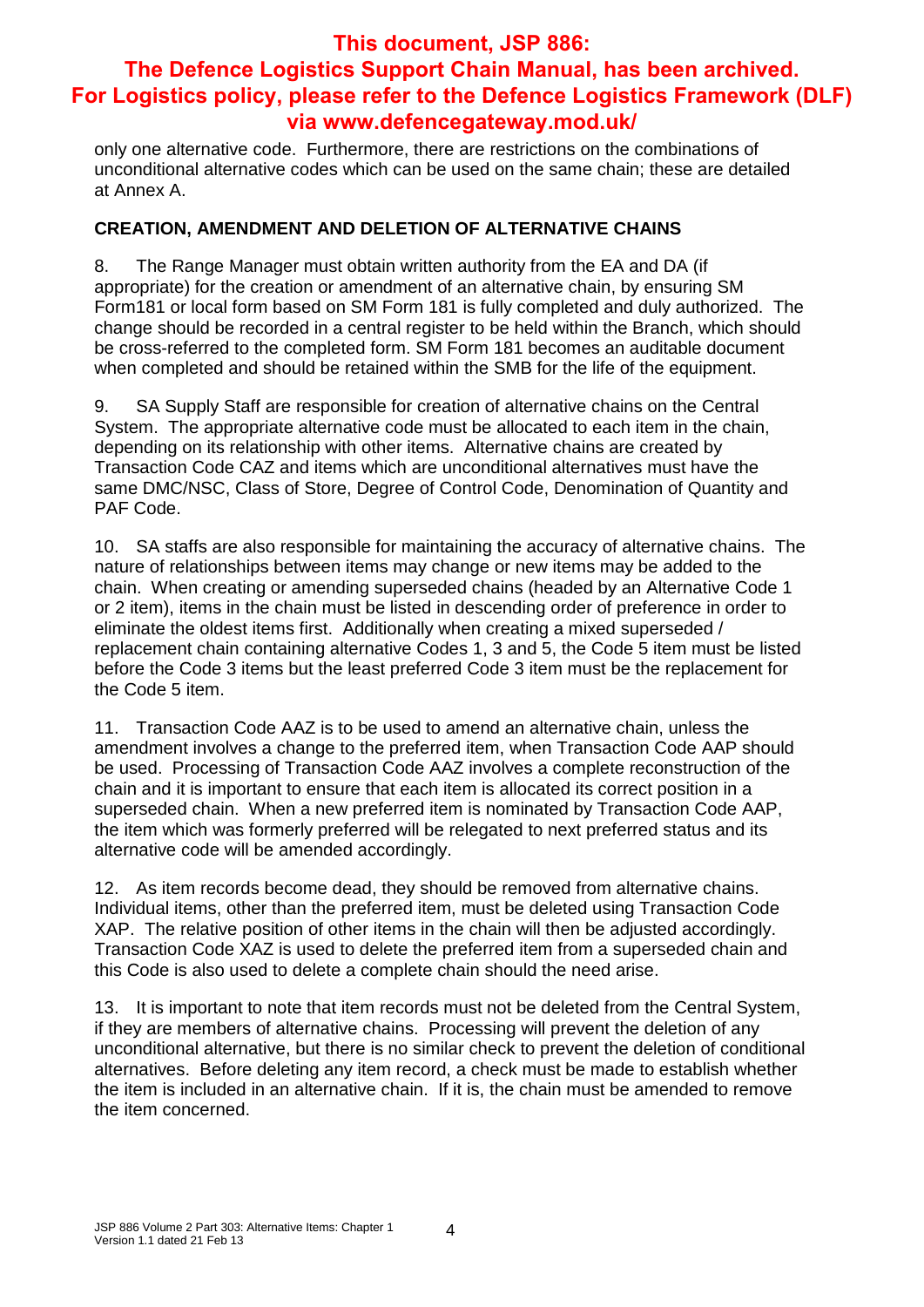#### **EFFECTS OF ALTERNATIVE CHAINS**

14. The use of alternative chains can have far-reaching effects in a number of different areas of processing. The areas affected are:

- a. Stock Replenishment at Units.
- b. Demand Processing.
- c. Reprovisioning.
- d. Hastening.

15. **Effect on Stock Replenishment at Units.** The effect of alternative chains on unit stockholding levels and on the need for stock replenishment will depend on the alternative code of the item concerned. All conditional alternatives will be subject to individual stock replenishment, irrespective of whether they are members of conditional or mixed chains. Unconditional alternatives will be processed as follows:

a. **Alternative Codes 1, 3, 7, 8 and 9.** Individual establishment quantities are calculated for each item and, if demands have been met by issue of an alternative item, establishment quantities are calculated on the item issued. The need for replenishment at individual units is determined by comparing the sum of stock assets with the total of the minimum establishment quantities for all items in the chain. If there is a shortfall, replenishment takes place against the lowest available item in the chain.

b. **Alternative Code 2.** Individual establishment calculations are carried out against the Code 2 item only with replenishment against that item.

c. **Alternative Code 5.** No establishments are calculated and no replenishment takes place.

d. **Alternative Code 6.** Individual establishment quantities are calculated for each item in the chain. At each unit, the total of maximum and minimum establishment quantities for each item in the chain are compared with the total assets of the items concerned. Any replenishment required will be by issue of whichever chained item is available.

16. **Effect on Unit Demands.** The System is constructed to issue the item demanded from the unit's own stock. If this is not possible, the general strategy is to satisfy requirements by issue of the lowest available item in an unconditional alternative chain. At the same time, the demanding unit is advised of the existence of any conditional alternatives and may be given the option of accepting the conditional item. The detail of the stock search pattern is too complex to explain in this document and the procedure can be over-ridden by use of the Item Demand Qualifier by the demanding unit. Where the item demanded is not issued, consumption will be recorded against the issued item. In addition, acceptance of conditional alternative results in the recording of non-recurring consumption against the item issued.

17. **Effect on Reprovisioning.** In addition to the rule that items in unconditional chains should have the same parameters (see Paragraph 8 above), there are certain other requirements concerned with specific alternative codes. Alternative code 5 items must have DWSL set at and conditional alternative items must have a Consumption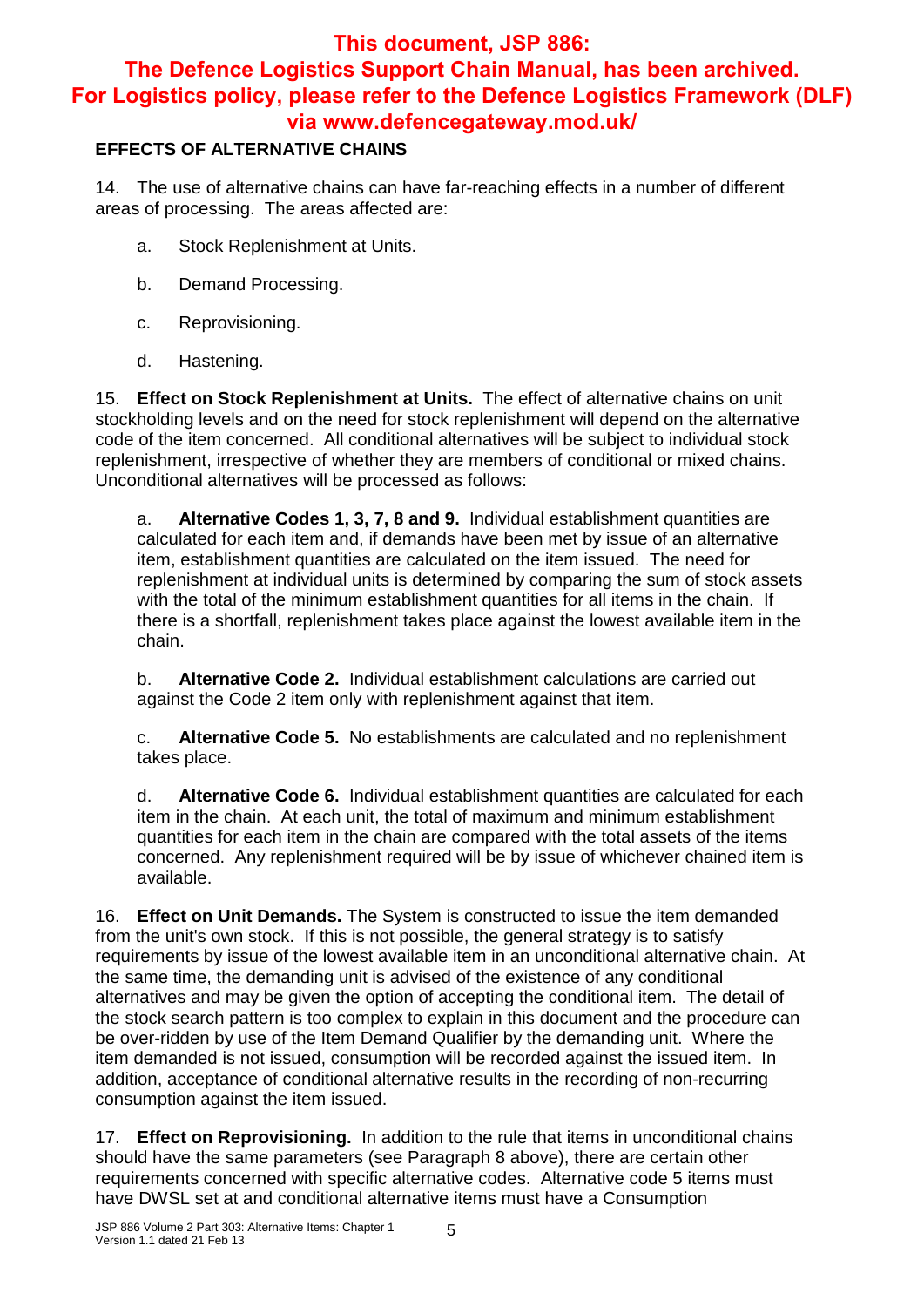Amalgamation Code of or 1. During that part of the Provisioning and Procurement Process which compares available assets with the Provision Action Figure, items in alternative chains are processed according to their alternative codes as follows:

a. **Conditional Alternatives With Codes 13, 14 or 15.** No attempt is made to link items together. Each conditional item is assessed independently and the appropriate output produced if reprovisioning action is warranted.

b. **Code 1 Items.** Central System Processing will always accumulate consumption and reprovisioning data for all unconditional items in the chain (except Code 5 items) against the Code 1 item. If reprovisioning action is necessary and a Requisition Request is to be generated, two such outputs would be generated for a Code 1 item. The first, without a serial number, would give information relating to the Code 1 item only and would have no Quantity Proposed calculation; the second, which would bear a serial number, would represent the asset and consumption information for all associated unconditional alternatives (except Code 5 items) in the chain. The Quantity Proposed would represent suggested replenishment, taking account of assets and consumption of all items in the chain. If an unsolicited automatic order is generated on an Alternative Code 1 item, the order will represent the calculated Quantity Proposed, taking account of assets and consumption on all unconditional alternatives in the chain, except Code 5 items.

c. **Code 2 Items.** No attempt is made to link the consumption information with any associated Code 5 item. If a Requisition Request or unsolicited automatic order should be generated for the Code 5 item, a Requisition Request without a serial number would be generated for the Code 2 item. Similarly, if a Requisition Request or unsolicited automatic order were generated on a Code 2 item, a Requisition Request without serial number would be generated on the Code 5 item. In both instances Quantity Proposed would not be calculated.

d. **Code 3, 7, 8 and 9 Items.** The Central System Reprovisioning Process handles all items within these alternative codes in the same way. Consumption is recorded against each item in the chain individually and the monthly comparison of assets and liabilities is carried out in the normal way. If there is a shortfall against the requirements on one item, a further check would be made embracing all unconditional alternative items in the chain (except Code 5 items). If a shortfall still exists, the System would recommend reprovisioning against the preferred item and issue a Requisition Request without a serial number in respect of each Code 3, 7, 8 or 9 item in the chain. There would be no Quantity Proposed calculation on these un-numbered Requisition Requests. If the comparison of assets against an Alternative Code 3, 7, 8 or 9 item reveals a shortfall against requirements, but the comparison of all items in the chain confirms a satisfactory situation, no Requisition Requests would be generated.

e. **Code 5 Items.** No attempt is made to link together the asset or consumption information with any other item in the alternative chain. A requisition request would be produced if the Code 5 item or any Code 1 or Code 2 item linked to it had a shortfall of assets. The requisition request would be serially numbered if the shortfall occurred on the Code 5 item, but would otherwise be for information only. Any unsolicited automatic order generated for a Code 5 item will take no account of assets of other items in the chain and unsolicited orders for Codes 1 and 2 items will take no account of assets of Code 5 items. In both instances, requisition requests